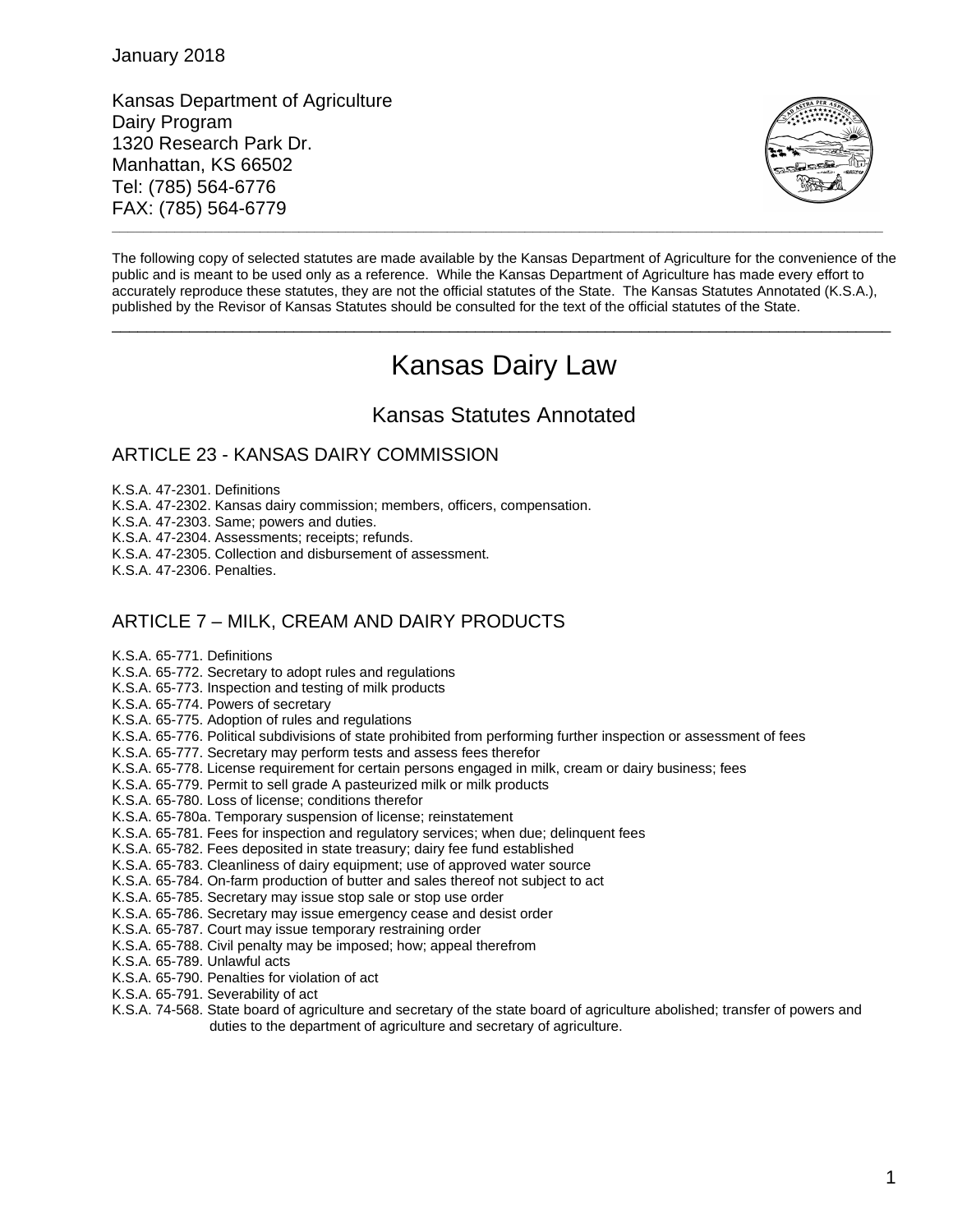# ARTICLE 23 - KANSAS DAIRY COMMISSION

#### **K.S.A. 47-2301. Definitions. As used in this act:**

(a) "Commission" means the Kansas dairy commission.

(b) "Purchaser" means any person, public or private corporation, association or partnership who buys fluid milk from the seller or acts as an agent for the sale transaction.

(c) "Producer" means a person who is actively engaged within this state in the business of producing fluid milk and who receives income from the production of fluid milk.

(d) "Sale" or "sold" means a transaction in which fluid milk is transferred from the seller to a purchaser for full or partial consideration.

(e) "Secretary" means the secretary of agriculture.

(f) "Seller" means any private entity or corporation that sells fluid milk.

History: L. 1995, ch. 89, § 1; L. 2004, ch. 101, § 86; July 1.

**K.S.A. 47-2302. Kansas dairy commission; members, officers, compensation.** (a) There is hereby created the Kansas dairy commission.

(b) The commission shall consist of seven members who will be elected at the annual meeting of the Kansas dairy association. The board of directors of the Kansas dairy association shall act as interim commission members until commission members can be elected and qualified. Vacancies which may occur shall be filled for unexpired terms by the board of directors of the Kansas dairy association from among the producers of the state. Each commission member appointed on and after the effective date of this act, other than a commission member appointed to fill a vacancy for an unexpired term, shall be elected for a term of four years except that three of the commission members first elected on and after the effective date of this act shall be elected for a term of two years. No member may serve more than two consecutive terms. Upon the expiration of a term of a member of the commission, such member shall continue to serve as a member of the commission until a successor to such member is elected and qualified.

(c) Members of the commission shall be residents of this state and currently be active producers. One member shall be elected from each of the dairy herd improvement association districts and the remaining members shall be elected at large. The elections will be held at an open session to all dairy producers at the annual meeting of the Kansas dairy association.

(d) The dean of the college of agriculture of Kansas state university or the dean's representative and the secretary or the secretary's designee shall serve as ex officio nonvoting members of the commission.

(e) The commission shall annually elect a chairperson from its membership.

(f) A member of the commission may cease to hold such member's position on the commission for any of the following reasons, at the discretion of a majority of the commission, upon resolution duly adopted by the commission dismissing such member:

(1) Failure to attend two or more regular meetings of the commission, if unexcused; or

(2) ceasing to be a producer.

(g) Members of the Kansas dairy commission attending meetings of such commission, or attending a subcommittee meeting authorized by such commission, may be paid compensation and other expenses.

(h) The commission shall meet at least once every calendar quarter regularly and hold an annual meeting which shall be open to the public. The day, time and place of each meeting shall be determined by the commission. The chairperson or any three members of the commission may call special meetings of the commission upon such notice as may be prescribed by the duly adopted rules and regulations of the commission.

History: L. 1995, ch. 89, § 2; July 1.

**K.S.A. 47-2303. Same; powers and duties.** In the administration of this act, the commission shall have the following duties, authorities and powers:

(a) To conduct a campaign of dairy industry development, through research, education and information;

- (b) to accept grants and donations;
- (c) to sue and be sued;

(d) to enter into such contracts as may be necessary or advisable for the purpose of this act;

(e) to appoint an administrator who is knowledgeable about the dairy industry and fix the compensation. With the approval of the commission, the administrator may appoint such other personnel as is needed;

(f) to cooperate or contract with any local, state or national organization or agency, whether voluntary or created by the law of any state, or by national law, engaged in work or activities similar to the work and activities of the commission, and to enter into contracts and agreements with such organizations or agencies for carrying on a joint campaign of research, education and promotion;

(g) to establish an office of the administrator at any place in this state the commission may select;

(h) to adopt, rescind, modify and amend all necessary and proper orders, resolutions and rules and regulations for the procedure and exercise of its powers and the performance of its duties; and

(i) to approve an annual budget and establish a reserve. Each project budgeted and approved by the commission shall include a stated objective and anticipated results. In the commission's annual report to the industry, the commission shall include those objectives and actual results.

History: L. 1995, ch. 89, § 3; July 1.

**K.S.A. 47-2304. Assessments; receipts; refunds.** (a) An assessment to be set by the commission at not more than .1 percent of the market price per hundred pounds of fluid milk produced and sold by a seller shall be imposed on the seller at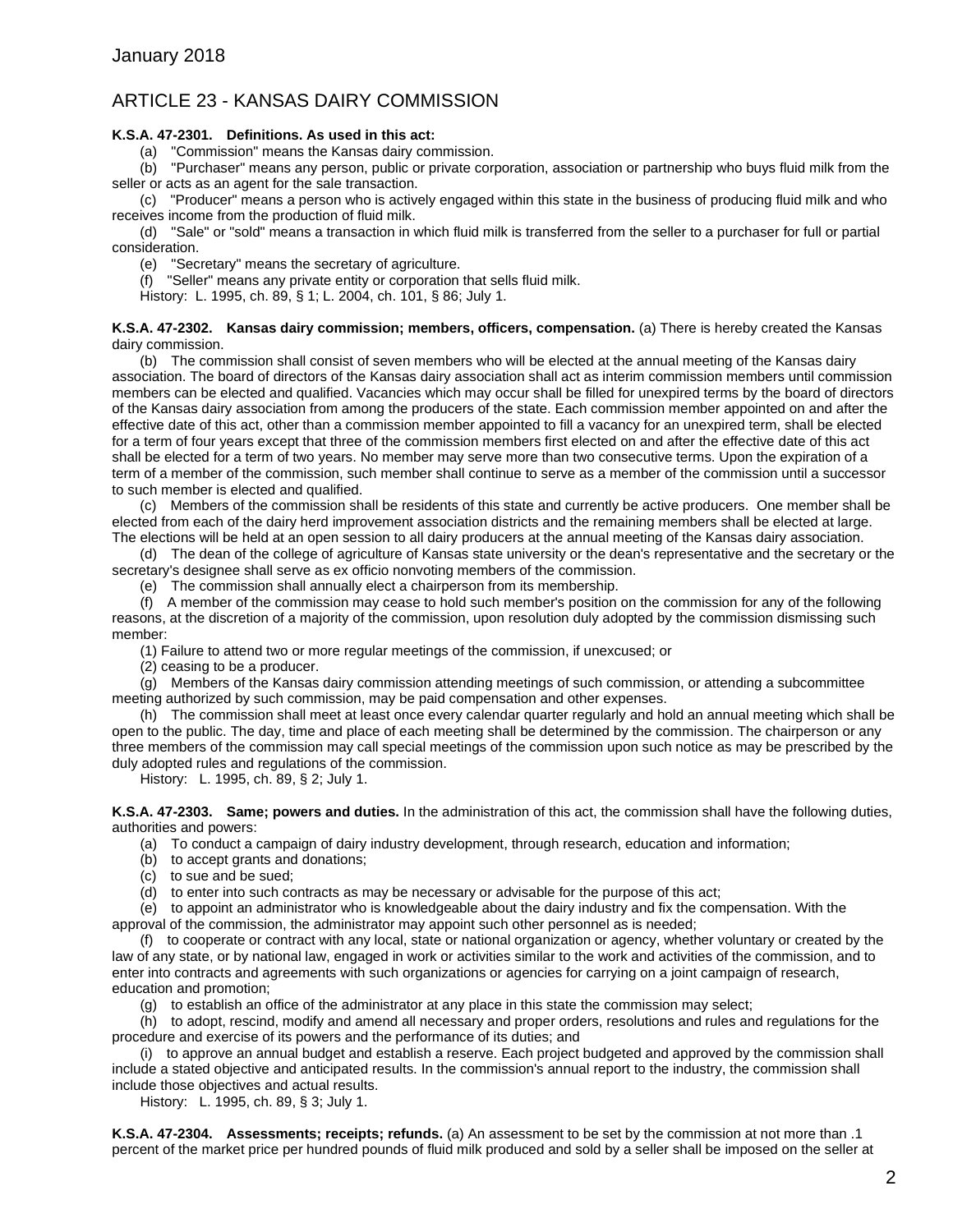the time of delivery of the fluid milk to the purchaser who will deduct the assessment from the price paid to the seller at the time of sale.

(b) The commission shall not change the assessment rate, either to increase or reduce, more than once a year. The administrator shall furnish to every purchaser receipt forms which shall be issued by such purchaser to the seller upon payment of such assessment. The form shall indicate thereon the procedure by which the seller may obtain a refund of any such assessment, except a refund shall not be issued unless the amount of the refund is \$5 or more. Within one year after any and all sales during such period the seller, upon submission of a request therefor to the administrator, may obtain such refund in the amount of the assessment deducted by the purchaser. Such request shall be accompanied by evidence of the payment of the assessment which need not be verified.

(c) The commission shall keep complete records of all refunds made under the provisions of this section. Records of refunds may be destroyed two years after the refund is made. All funds expended in the administration of this act and for the payment of all claims whatsoever growing out of the performance of any duties or activities pursuant to this act shall be paid from the proceeds derived from such act.

History: L. 1995, ch. 89, § 4; July 1.

**K.S.A. 47-2305. Collection and disbursement of assessment.** (a) The commission shall negotiate and contract with a person or persons to collect and disburse the assessments pursuant to this act.

(b) The assessment hereby imposed, on or before the 20th day of the calendar month following the date of settlement, shall be paid by the purchaser and remitted to the person or persons contracted with pursuant to subsection (a). The person or persons shall issue a receipt to the purchaser therefor and shall remit all moneys received in payment of such assessment to a bank account at least monthly.

(c) Each bank account for use in operating and conducting the commission's duties shall be secured by pledge of securities in the manner prescribed for state bank accounts under K.S.A. 75-4218, and amendments thereto or if such bank account is in an institution outside the state of Kansas, the institution shall be licensed by a state or the federal government.

(d) All money collected pursuant to K.S.A. 47-2304 shall be expended in the administration of this act, and for the payment of claims based upon obligations incurred in the performance of the activities and functions set forth in this act, and for no other purpose.

History: L. 1995, ch. 89, § 5; July 1.

**K.S.A. 47-2306. Penalties.** Any person who shall violate any of the provisions of article 23 of chapter 47 of the Kansas Statutes Annotated, and amendments thereto, shall be deemed guilty of a misdemeanor, and upon conviction shall be punished by a fine of not less than \$100 nor more than \$1,000 or by imprisonment in the county jail for not less than 30 nor more than 90 days, or by both such fine and imprisonment.

History: L. 1995, ch. 89, § 6; July 1; L. 2012, ch. 125, § 42; July 1.

### ARTICLE 7 – MILK, CREAM AND DAIRY PRODUCTS

#### **K.S.A 65-771. Definitions.** As used in this act:

(a) "Adulterated" has the same meaning as provided in K.S.A. 65-664, and amendments thereto.

(b) ''Bulk milk pick up tanker'' means a vehicle including the truck, tank and those appurtenances necessary for such vehicle's use, used by a bulk milk hauler or sampler to transport bulk raw milk for pasteurization from a dairy farm to a milk plant, receiving station or transfer station.

(c) "Dairy manufacturing plants" means any place where dairy products, grade A milk or milk products are manufactured or prepared for sale or distribution, either at wholesale or retail. This term shall not include a licensed food service establishment which is licensed to manufacture homemade ice cream pursuant to this act.

(d) "Dairy products" means products which may be made from milk or cream for manufacturing purposes and which are not required to meet grade A standards, including butter, cheese, dry whole milk, nonfat dry milk, dry buttermilk, dry whey, evaporated milk, whole or skim, condensed whole milk, condensed skim milk, sweetened or plain, frozen dairy dessert, and frozen dairy dessert mixes and such other products as may be otherwise designated by rules and regulations.

(e) "Frozen dairy dessert" means and includes products containing milk or cream and other ingredients which are frozen or semi-frozen prior to consumption, such as ice cream, ice milk or sherbet, including frozen dairy desserts for special dietary purposes.

(f) "Frozen dairy dessert mix" means the pasteurized unfrozen combination of all ingredients with or without fruits, fruit juices, candy, nut meats, flavor or harmless color which makes a frozen dairy dessert.

(g) "Goat milk" means the normal lacteal secretion, practically free of colostrum, obtained by the complete milking of one or more healthy goats. Goat milk sold in retail packages shall contain not less than 2.5 % milkfat and not less than 7.5 % milk solids not fat. Goat milk shall be produced according to the sanitary standards of this act.

(h) "Grade A pasteurized milk" means pasteurized milk which has at least a 90% survey rating, as determined by a survey of the source conducted by the secretary pursuant to the survey rating methods for conducting surveys of the status of milk sanitation. The milk shall meet the requirements for grade A under the rules and regulations adopted pursuant to this act. The secretary may authorize the use of the grade A designation for a temporary time period on grade A pasteurized milk within the statewide system of milk inspection and regulatory services, although such grade A pasteurized milk does not have at least a 90% survey rating.

(i) "Grade A pasteurized milk products" means all pasteurized milk products which have at least a 90% survey rating, as determined by a survey of the source conducted by the secretary pursuant to the survey rating methods for conducting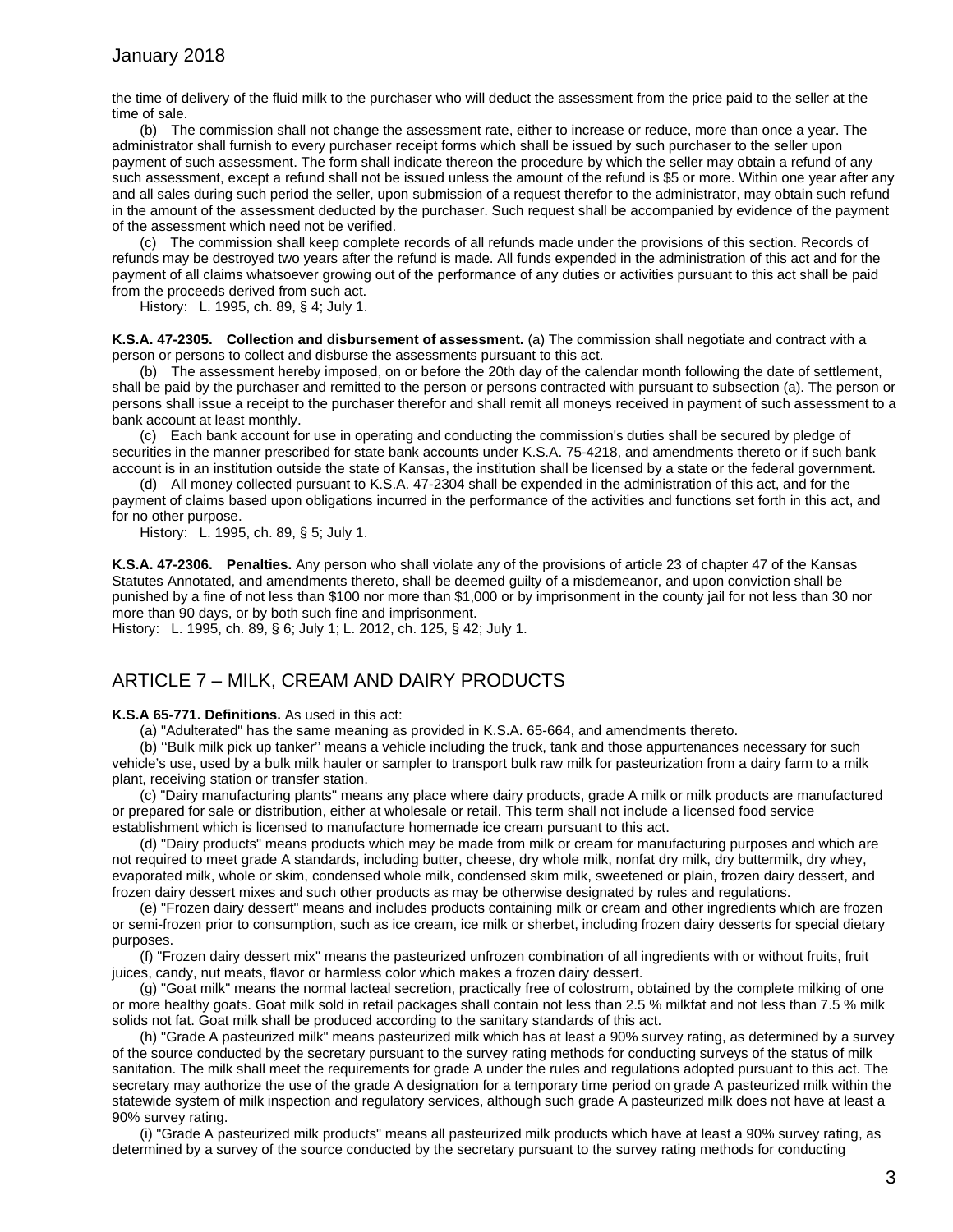surveys of the status of milk sanitation. The pasteurized milk products shall meet the requirements for grade A under rules and regulations adopted pursuant to this act. The secretary may authorize the use of the grade A designation for a temporary time period on grade A pasteurized milk products within the statewide system of milk inspection and regulatory services, although such grade A pasteurized milk products do not have at least a 90% survey rating.

(j) "Grade A raw milk for pasteurization" means milk having at least 90% survey rating, as determined by a survey of the source conducted by the secretary pursuant to the survey rating methods for conducting surveys of the status of milk sanitation, the raw milk meeting the requirements for grade A under the rules and regulations adopted pursuant to this act. The secretary may authorize the use of the grade A designation for a temporary time period on grade A raw milk for pasteurization within the statewide system of milk inspection and regulatory services, although such milk does not have at least a 90% survey rating.

(k) "Imminent health hazard" means any condition which involves milk, milk products, or dairy products, or any practice or procedure in the handling, transportation, storage, processing or manufacturing of a milk, milk product or dairy product which poses a significant threat of danger to the public health which should be corrected immediately to prevent injury or sickness and which should not be permitted to continue while a hearing or other proceeding is being conducted. An imminent health hazard may be declared at any point in a chain of events which ultimately may result in harm or danger to the public health. The occurrence of the final anticipated injury or other disease related condition shall not be a prerequisite for the establishment of the existence of an imminent health hazard.

(l) "In package form" means any commodity put up or packaged in any manner in advance of sale so as to constitute a unit quantity of the commodity for either wholesale or retail sale, exclusive of any auxiliary container enclosing such packages which individually conform to the requirements of this act.

(m) "Milk" means the lacteal secretion, practically free from colostrum, obtained by the complete milking of one or more healthy cows. Milk that is in final package form for beverage use shall have been pasteurized or ultrapasteurized, and shall contain not less than 8.25% milk solids not fat and not less than 3.25% milkfat. Milk may have been adjusted by separating part of the milkfat therefrom, or by adding thereto cream, concentrated milk, dry whole milk, skim milk, concentrated skim milk, or nonfat dry milk. Milk may be homogenized. Milk shall be interpreted to include goat milk.

(n) "Milk distributor" means any person who first sells or offers for sale in Kansas any packaged grade A pasteurized milk, milk product, or dairy product.

(o) "Milk hauler/sampler" means any person who collects official samples and may transport raw milk from a farm or raw milk products to or from a milk plant or both, receiving station or transfer station and has in their possession a permit from any state to sample such products.

(p) "Milk inspection and regulatory services" means the inspection, sampling, laboratory testing and the administrative procedures relating thereto, necessary to determine that the production, processing, distribution and sale of grade A milk, milk products, and dairy products comply with the requirements of this act and any rules and regulations adopted hereunder.

(q) "Milk or cream for manufacturing purposes" means raw milk or raw cream which is not subject to grade A standards and which is produced for processing and manufacturing into dairy products for human consumption. Milk for manufacturing purposes may contain less than 3.25% of butterfat and shall be delivered pure, sweet and clean.

(r) "Milk or cream receiving station" means any place where milk or cream may be received, collected, handled, processed, stored or collected and prepared for further transporting.

(s) "Milk or cream transfer station" means any place where milk or cream are transferred directly from one milk tank truck to another.

(t) ''Milk plant'' means any place, premises or establishment where milk or milk products are collected, handled, processed, stored, pasteurized, ultrapasteurized, aseptically processed, condensed, dried, packaged or prepared for distribution.

(u) "Milk processor" means any person who operates any place, premises or establishment where grade A raw milk for pasteurization or milk or cream for manufacturing purposes is processed, pasteurized, bottled or prepared for distribution.

(v) "Milk producer" means any person who owns or operates a dairy farm and who provides, sells or offers for sale grade A raw milk for pasteurization or milk or cream for manufacturing purposes to a milk plant, receiving station or transfer station.

(w) "Milk products" means cream, light cream, light whipping cream, heavy cream, heavy whipping cream, whipped cream, whipped light cream, sour cream, acidified sour cream, cultured sour cream, half-and-half, sour half-and-half, acidified sour half-and-half, cultured sour half-and-half, reconstituted or recombined milk and milk products, concentrated milk, concentrated milk products, nonfat skim milk, reduced fat or lowfat milk, frozen milk concentrate, eggnog, buttermilk, cultured milk, cultured reduced fat or lowfat milk, cultured nonfat skim milk, yogurt, lowfat yogurt, nonfat yogurt, acidified milk, acidified reduced fat or lowfat milk, acidified nonfat skim milk, low-sodium milk, low-sodium reduced fat or lowfat milk, low-sodium nonfat skim milk, lactose-reduced milk, lactose-reduced reduced fat or lowfat milk, lactose-reduced nonfat skim milk, aseptically processed and packaged milk and milk products, milk, reduced fat or lowfat milk or nonfat skim milk with added safe and suitable microbial organisms and any other milk product made by the addition or subtraction of milkfat or addition of safe and suitable optional ingredients for protein, vitamin or mineral fortification of milk products defined herein. Milk products also include those dairy foods made by modifying the federally standardized products listed in this section in accordance with 21 C.F.R. 130.10, requirements for foods named by use of a nutrient content claim and a standardized term. Milk and milk products which have been retort processed after packaging or which have been concentrated, condensed or dried are included in this definition only if they are used as an ingredient to produce any milk or milk product defined herein or if they are labeled as Grade A as adopted and described by rules and regulations promulgated under this act. Except as otherwise provided, the term milk shall not include dietary products, infant formula, ice cream or other desserts, butter or cheese.

(x) ''Milk tank truck'' means the term used to describe both a bulk milk pick up tanker and a milk transport tank.

(y) ''Milk tank truck cleaning facility'' means any place, premises or establishment, other than a milk plant, receiving station or transfer station, where a milk tank truck is cleaned and sanitized.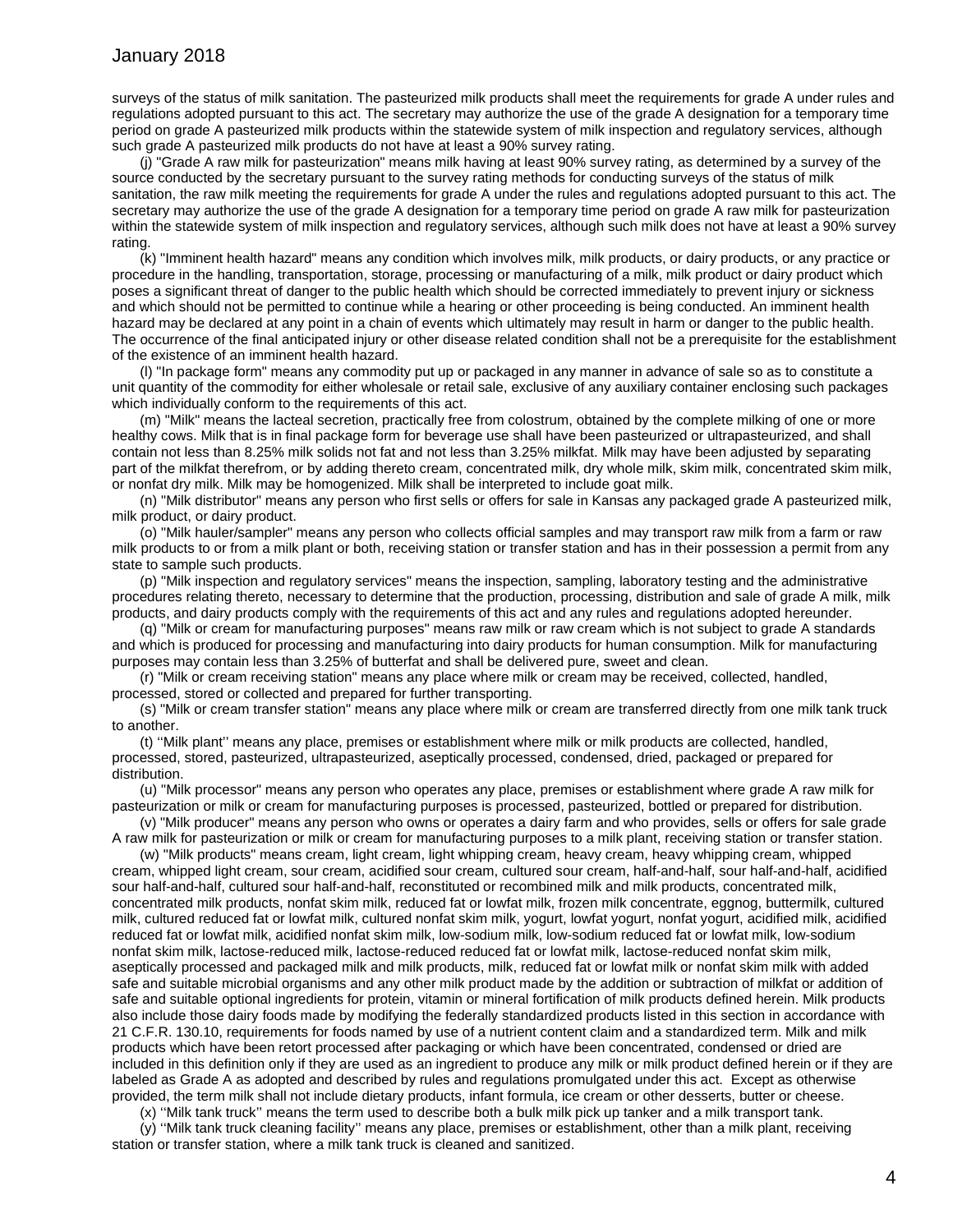(z) ''Milk transport tank'' means a vehicle including the truck and tank, used by a bulk milk hauler or sampler to transport bulk shipments of milk and milk products from a milk plant, receiving station or transfer station to another milk plant, receiving station or transfer station.

(aa) ''Milk transportation company'' means the person, business or entity responsible for a milk tank truck.

(bb) "Misbranded" has the same meaning as ascribed to it in K.S.A. 65-665, and amendments thereto.

(cc) "On-farm retail sales of milk or milk products" means the sale of milk or milk products on the farm by the producer from the production of the dairy herd to the final consumer, so long as the person making such sales does not promote the sale of milk or milk products to the public in any manner other than by the erection of a sign upon the premises of the dairy farm. The advertisement upon any such sign shall state that such milk or milk products are raw and shall be in letters of a uniform size. Each container in which any unpasteurized milk is sold or offered for sale shall be clearly labeled as ungraded raw milk.

(dd) "Pasteurized" has the same meaning as ascribed to it in 21 C.F.R. 131.3 and 135.3.

(ee) "Person" means any individual, plant operator, partnership, corporation, company, firm, trustee, association or institution.

(ff) "Plant fabricating single service articles" means any place which manufactures single service articles which are expected to come in contact with grade A milk or grade A milk products.

(gg) "Secretary" means the secretary of the Kansas department of agriculture, or the secretary's designee.

(hh) "Single service article or container" means any container having a milk or milk product-contact surface and used in the packaging, handling, storage or servicing of grade A milk and is intended for one usage only.

**History:** L. 2001, ch. 32, § 1; L. 2002, ch. 181, § 15; L. 2004, ch. 101, § 171; L. 2010, ch. 72, § 16; July 1.

**K.S.A. 65-772. Secretary to adopt rules and regulations.** (a) The secretary shall adopt such rules and regulations as are necessary to implement the provisions of this act, and shall be charged with the enforcement of this act and of any rules and regulations adopted hereunder.

(b) All rules and regulations of the department of agriculture or the secretary of the Kansas department of agriculture concerning milk, cream and dairy products in existence on the effective date of this act shall continue to be effective until revised, amended, revoked or nullified pursuant to law.

**History:** L. 2001, ch. 32, § 2; L. 2004, ch. 101, § 172; July 1.

#### **K.S.A. 65-773. Inspection and testing of milk products.** It shall be the duty of the secretary to:

(a) Establish a statewide system of milk inspection and regulatory services to insure, by means of uniform inspection and sampling procedures, that all milk and milk products sold in this state at retail to the final consumer, except on-farm retail sales of milk or milk products, shall attain the standard of grade A pasteurized. The secretary may contract with the governing body of any county or incorporated city, or both, for the provision of milk inspection and regulatory services, and compensation shall be made by the secretary for the furnishing of these services;

(b) inspect or cause to be inspected, as often as may be deemed practicable, all businesses licensed pursuant to this act and any other places where milk, milk products or dairy products are produced, manufactured, kept, handled, stored or sold within the state. The secretary may enter any business licensed under this act during regular business hours or any other hours during which business is in operation or any other place where any milk, milk products or dairy products are manufactured, produced, stored, sold or kept for sale or transportation, for the purpose of performing official duties under this act;

(c) prohibit the production and sale of adulterated or misbranded milk, milk products or dairy products;

(d) seize and condemn for food purposes all unclean, adulterated or misbranded milk, milk products or dairy products wherever such milk, milk products or dairy products may be found; and

(e) take or cause to be taken samples of milk, milk products or dairy products and cause the same to be analyzed or tested according to such methods as shall be prescribed by rules and regulations. Such test or analyses shall conform to methods of the association of official analytical chemists or any other such similar organization as determined by the secretary. Such analyses or tests shall be preserved and recorded as evidence, and the certificate of such test, when sworn to by the analyst, shall be admitted in evidence in all prosecutions that may result under the operation of this act.

**History:** L. 2001, ch. 32, § 3; July 1.

#### **K.S.A. 65-774. Powers of secretary.** The secretary may:

(a) Examine any books and records which are kept by any person who is subject to this act and which pertain to any milk, milk products or dairy products or any fees required to be paid pursuant to this act;

(b) examine under oath or otherwise, any person whom the secretary may believe has knowledge concerning the unlawful operation of any business required to be licensed under this act or any place where milk, milk products or dairy products are produced, bought, sold or stored contrary to the provisions of this act;

(c) issue subpoenas requiring the appearance of witnesses and the production of books, papers, reports and records, and to administer oaths under this act;

(d) cooperate with, contract with, and receive funds from any governmental agency; and

(e) enter into reciprocal agreements with other states governing the inspection of milk, milk products and dairy products. **History:** L. 2001, ch. 32, § 4; July 1.

#### **K.S.A. 65-775. Adoption of rules and regulations.** (a) The secretary may adopt rules and regulations:

(1) Establishing criteria for the sanitary production, processing, handling, sampling, examination, testing, grading and labeling of all milk, milk products and dairy products sold or produced in the state of Kansas;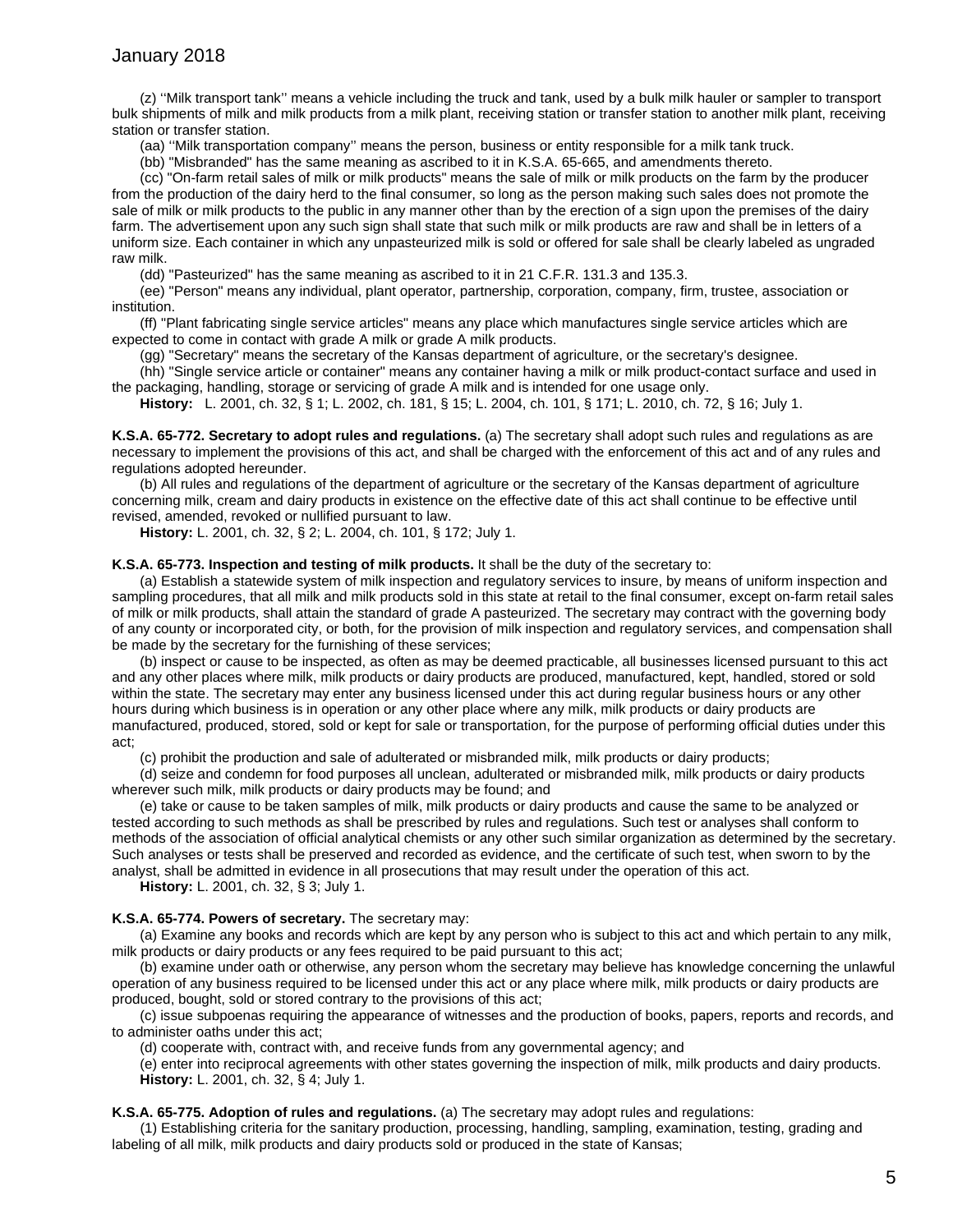(2) providing criteria for the inspection of dairy farms, dairy manufacturing plants, plants fabricating single service articles, milk or cream transfer stations, milk or cream receiving stations, milk haulers and milk distributors;

(3) establishing sanitation standards and equipment and utensil standards for dairy farms, dairy manufacturing plants, plants fabricating single service articles, transfer stations, receiving stations, milk haulers and milk distributors;

(4) establishing standards of identity for milk, milk products and dairy products. Such standards shall take into consideration corresponding federal standards of identity where such standards exist;

(5) prescribing for any person regulated under this act any bookkeeping or reporting requirements deemed necessary by the secretary, including the maintenance of records and making such records available to the secretary;

(6) regarding bacterial and coliform standards or other quality standards for milk, milk products, or dairy products; and

(7) establishing specifications for apparatus and chemicals and procedures for sampling, testing and weighing milk, cream, butter and any other milk products or dairy products. These specifications, directions and other technical requirements shall conform, insofar as practical, to the official methods of analysis of the association of official analytical chemists or any other such similar organization.

(b) Any rules and regulations promulgated under this act shall conform, insofar as practicable, to the pasteurized milk ordinance, and the policies adopted by the interstate milk shippers conference.

**History:** L. 2001, ch. 32, § 5; L. 2002, ch. 181, § 16; July 1.

**K.S.A. 65-776. Political subdivisions of state prohibited from performing further inspection or assessment of fees.** (a) All milk, milk products and dairy products which have been inspected in accordance with the provisions of this act, and any rules and regulations adopted thereunder, may be moved, distributed or sold, any place in this state, and any further inspection by any political subdivision of this state shall be prohibited. The duly authorized official of any political subdivision of this state may take samples of such products which have been moved into, distributed within or sold within, the boundaries of such political subdivision of this state, for the sole purpose of determining that such products meet the bacterial, butterfat, temperature and coliform standards prescribed in the rules and regulations adopted pursuant to this act. Nothing in this act shall be construed as prohibiting any epidemiological investigations by the proper authorities of any political subdivision.

(b) No political subdivision of this state shall be permitted to fix or impose any license fee, privilege or occupation tax or other charge against the production premises or the product or against any person as a prerequisite for the movement, distribution or sale of any milk, milk product or dairy products within the state or any political subdivisions thereof, and any sampling performed by any political subdivision in accordance with the provisions of subsection (a) or any testing or inspection of milk or milk products by any political subdivision for epidemiological purposes, shall be performed entirely at the expense of such political subdivision.

(c) The secretary or the secretary's authorized representative shall be notified of any sampling being performed by political subdivisions within the state under the provisions of this section.

**History:** L. 2001, ch. 32, § 6; July 1.

**K.S.A. 65-777. Secretary may perform tests and assess fees therefor.** (a) The secretary, through the department of agriculture's laboratory, may test any sample of milk, milk product or dairy product for bacteria or somatic cells or perform any other test required by this act or any rules and regulations promulgated under this act.

(b) The secretary is hereby authorized to establish by rules and regulations a schedule of fees for such tests performed by the laboratory.

**History:** L. 2001, ch. 32, § 7; L. 2010, ch. 72, § 17; July 1.

**K.S.A. 65-778. License requirement for certain persons engaged in milk, cream or dairy business; fees.** (a) Any person who engages in business as a dairy manufacturing plant shall first apply for and obtain a dairy manufacturing plant license from the secretary and shall pay a license fee of \$120, or commencing July 1, 2002, and ending June 30, 2023, a license fee of \$200.

(b) Any person who engages in business as a distributor of milk, milk products or dairy products shall first apply for and obtain a milk distributor license from the secretary and shall pay a license fee of \$120, or commencing July 1, 2002, and ending June 30, 2023, a license fee of \$200. No milk distributor license shall be required for a licensed dairy manufacturing plant which distributes only those products which it manufactures.

(c) Any person who engages in business as a milk hauler shall first apply for and obtain a milk hauler license from the secretary and shall pay a license fee of \$25 or commencing July 1, 2002, and ending June 30, 2023, a license fee of \$35. As part of the application, the secretary may require the applicant to be tested regarding proper procedures for sampling, testing and weighing milk or cream and state laws and rules and regulations.

(d) Any person who operates a milk or cream transfer station or milk or cream receiving station shall first apply for and obtain a milk or cream station license from the secretary and shall pay a license fee of \$50, or commencing July 1, 2002, and ending June 30, 2023, a license fee of \$100.

(e) Any person who engages in business as a manufacturer of single service dairy containers or manufacturer of single service dairy container closures shall first apply for and obtain a single service manufacturing license from the secretary and shall pay a license fee of \$50, or commencing July 1, 2002, and ending June 30, 2023, a license fee of \$100.

(f) Any person who operates a milk tank truck cleaning facility shall first apply for and obtain a milk tank truck cleaning facility license from the secretary and shall pay a license fee of \$100.

(g) Any license issued under this section shall be renewed annually.

(h) The dairy manufacturing plant license, milk distributor license, milk tank truck cleaning facility license, milk or cream station license and single service manufacturing license shall expire on December 31 of the year for which it was issued unless suspended or revoked by the secretary pursuant to this act. The milk hauler license shall expire on June 30 following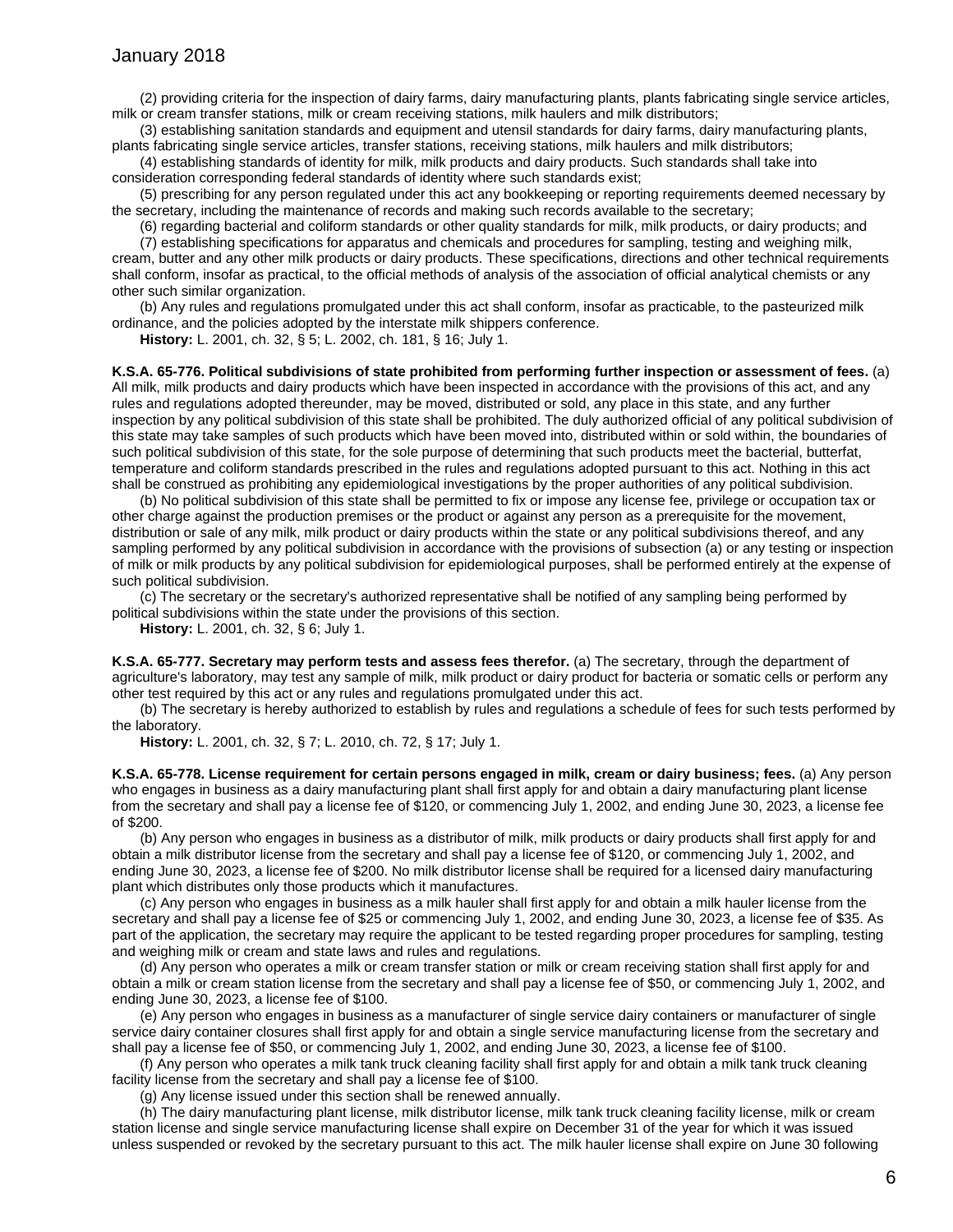the date of issuance unless suspended or revoked by the secretary pursuant to this act.

(i) No license issued under this section shall be transferable. No license shall be renewed if any assessments or fees required under this act are delinquent.

(j) Each applicant for a license or for the renewal of such license shall submit an application on a form supplied by the secretary accompanied by the license fee. All licenses shall be conspicuously displayed in the applicant's place of business.

(k) The secretary shall reduce any license fee in subsections (a) through (f) by adopting rules and regulations whenever the secretary determines that such fee is yielding more than is necessary for administering the provisions of this act. The secretary may increase any license fee in subsections (a) through (f), by adopting rules and regulations when such license fee is necessary to produce sufficient revenues for administering the provisions of this act. License fees in subsections (a) through (f) shall not be increased in excess of the maximum amounts provided in this section.

**History:** L. 2001, ch. 32, § 8; L. 2002, ch. 181, § 17; L. 2004, ch. 85, § 14; L. 2009, ch. 128, § 32; L. 2010, ch. 72, § 18; L. 2014, ch. 133, § 7; July 1; L. 2017, ch. 86, § 9, July 1.

**K.S.A. 65-779. Permit to sell grade A pasteurized milk or milk products.** (a) Any person who is required to pay or remit a fee under this act in order to sell, offer for sale, receive or distribute grade A raw milk for pasteurization, grade A pasteurized milk or grade A pasteurized milk products within this state shall first apply for and obtain a valid permit to do so from the secretary. Such permit shall be issued upon application to the secretary, and no fee shall be charged therefor.

(b) No permit issued under this section shall be transferable. No permit shall be renewed if any assessments or fees required under this act are delinquent.

**History:** L. 2001, ch. 32, § 9; July 1.

**K.S.A. 65-780. Loss of license; conditions therefor.** The secretary may deny, suspend, revoke or modify or refuse to renew the provisions of any license or permit issued under this act if the secretary finds, after notice and opportunity for a hearing are given in accordance with the provisions of the Kansas administrative procedure act that the applicant, licensee or permit holder or any agent or employee, thereof has:

(a) Been convicted of or pleaded guilty to a violation of this act or any rules and regulations promulgated thereunder;

(b) failed to comply with any provision or requirement of this act or any rules and regulations promulgated thereunder;

(c) interfered with the secretary in the performance of any job duties regarding any inspection or the administration of the provisions of this act;

(d) denied access to premises required to be inspected under the provisions of this act;

(e) failed to pay or remit any required fee or fees, or any part thereof; or

(f) failed to submit a required report, or submitted a false report.

Any such hearing shall be held by the secretary or a presiding officer from the office of administrative hearings.

**History:** L. 2001, ch. 32, § 10; L. 2004, ch. 145, § 22; L. 2010, ch. 60, § 9; July 1.

**K.S.A. 65-780a. Temporary suspension of license; reinstatement.** (a) The secretary may suspend temporarily any license or permit issued under K.S.A. 65-778 and 65-779, and amendments thereto, without a hearing and subject to the notice requirements of the emergency adjudication procedures of the provisions of the Kansas administrative procedure act if the secretary finds all of the following:

(1) The licensee or permit holder failed to comply with any provision or requirement of K.S.A. 65-771 to 65-791, and amendments thereto, or any rules and regulations promulgated thereunder; and

(2) public health or safety is endangered as a result thereof.

(b) In no case shall a temporary suspension of a license or permit under this section be in effect for a period of time in excess of 90 days. At the end of such period of time, the license or permit shall be reinstated unless the secretary has suspended or revoked the license or permit, after notice and opportunity for hearing, or the license or permit has expired.

(c) This section shall be a part of and supplemental to the provisions of K.S.A. 65-771 to 65-791, inclusive, and acts amendatory thereof or supplemental thereto.

**History**: L. 2010, ch. 60, sec. 1; July 1.

**K.S.A. 65-781. Fees for inspection and regulatory services; when due; delinquent fees.** The following fees for the statewide system of milk inspection and regulatory services are hereby established:

(a) A fee of \$.01, or commencing July 1, 2002, and ending June 30, 2023, a fee of \$.015 for each 100 pounds of milk produced by milk producers under Kansas grade A inspection shall be paid. Each producer is hereby charged with such fee which shall be paid to the milk producers' cooperative, milk processor or milk distributor to whom the milk is sold or delivered. Each cooperative, processor or distributor is hereby charged with the duty of collecting such fees which shall be remitted to the secretary.

(b) A fee of \$.01, or commencing July 1, 2002, and ending June 30, 2023, a fee of \$.02 for each 100 pounds of packaged grade A pasteurized milk or milk products sold in Kansas at retail to the final consumer shall be paid. Each distributor is hereby charged with such fee which shall be remitted to the secretary.

(c) A fee of \$.01, or commencing July 1, 2002, and ending June 30, 2023, a fee of \$.02 per 100 pounds or fraction thereof of grade A raw milk for pasteurization delivered to a milk processor within the state of Kansas which is processed into grade A milk or grade A milk products shall be paid. Each milk processor is hereby charged with such fee which shall be remitted to the secretary. This fee shall not be paid if the milk is processed or manufactured at the dairy where such milk is produced and less than 7,000,000 pounds of milk are processed annually.

(d) A milk fee of \$.01, or commencing July 1, 2002, and ending June 30, 2023, a fee of \$.015 per 100 pounds of milk or cream for manufacturing purposes produced by milk producers under Kansas manufacturing grade milk inspection shall be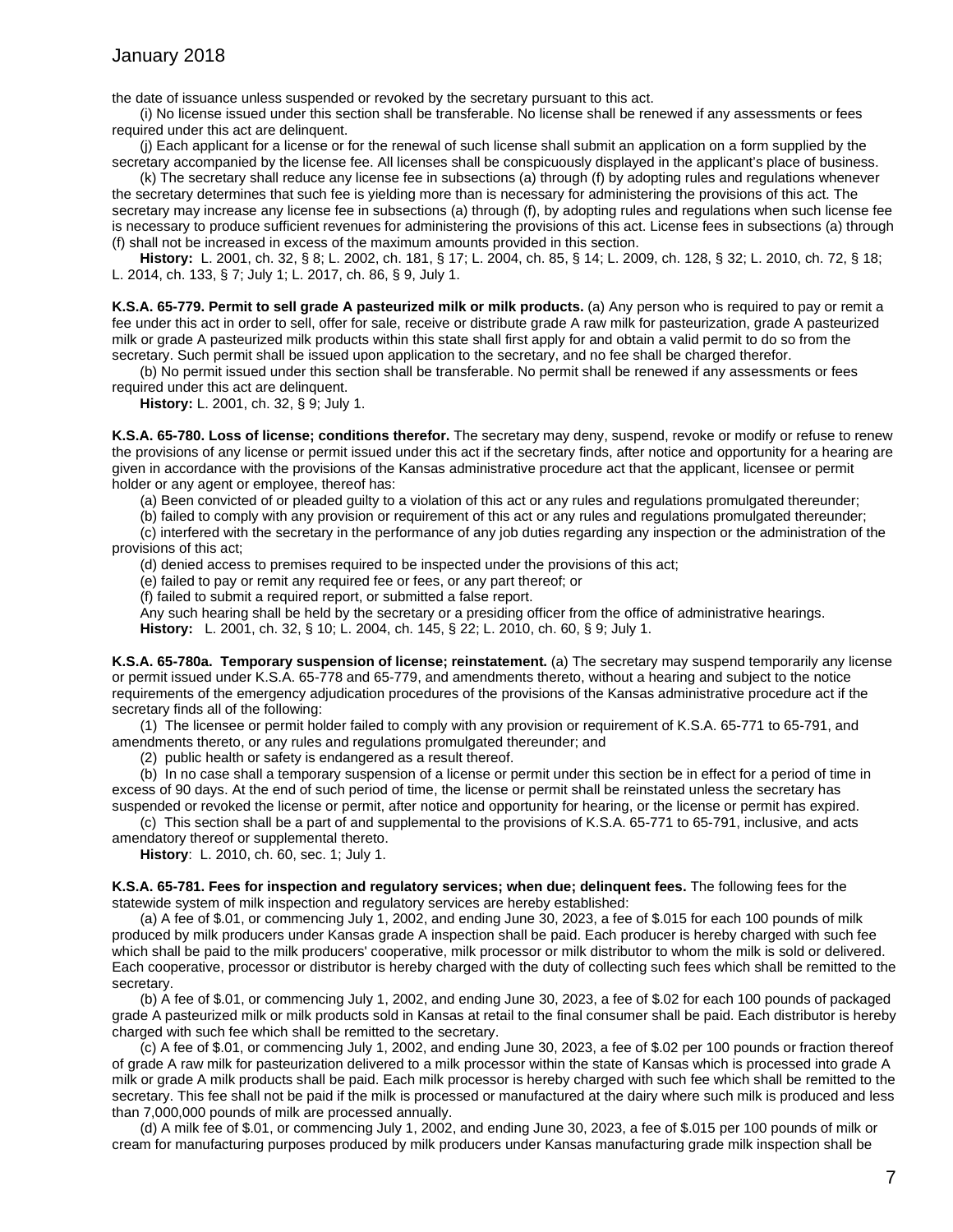paid. Each producer is hereby charged with such fee which shall be paid to the milk producers' cooperative, dairy manufacturing plant or any other person to whom the milk or cream for manufacturing purposes is sold or delivered. Each cooperative, dairy manufacturing plant or other person is hereby charged with the duty of collecting such fees which shall be remitted to the secretary.

(e) A fee of \$.0075, or commencing July 1, 2002, and ending June 30, 2023, a fee of \$.02 per 100 pounds of Kansas produced milk or cream for manufacturing purposes or other Kansas produced milk delivered to a dairy manufacturing plant shall be paid on all Kansas milk used in the manufacturing of dairy products. As used in this subsection, the term dairy products shall not include any frozen dairy dessert or frozen dairy dessert mix. Each dairy manufacturing plant shall pay such fee which shall be remitted to the secretary. This fee shall not be paid if the milk is processed or manufactured at the dairy where such milk is produced and less than 7,000,000 pounds of milk are processed annually.

(f) In lieu of the fee prescribed in subsection (e), a fee of \$1, or commencing July 1, 2002, and ending June 30, 2023, a fee of \$2 per thousand gallons of frozen dairy dessert or frozen dairy dessert mix shall be paid by the manufacturer thereof. Each manufacturer of frozen dairy dessert or frozen dairy dessert mix is hereby charged with such fee which shall be remitted to the secretary. Frozen dairy dessert mix which is further processed into the corresponding frozen dairy dessert by the manufacturer of the frozen dairy dessert mix shall not be subject to the fee required by this subsection.

(g) A fee of \$1, or commencing July 1, 2002, and ending June 30, 2023, a fee of \$2 per thousand gallons of frozen dairy dessert or frozen dairy dessert mix imported for retail sale in Kansas shall be paid by the milk distributor who imports these products.

(h) A fee of \$50 for the annual inspection of a milk tank truck as required by this act. The milk transportation company that owns or leases the milk tank truck shall pay such fee which shall be remitted to the secretary.

(i) If any fee computed pursuant to subsection (a) through (e) is less than \$2.50, then the sum of \$2.50 shall be paid in lieu of the computed fee. If any fee computed pursuant to subsection (f) or (g) is less than \$7.50, a minimum fee of \$7.50 shall be paid in lieu of the computed fee.

(j) All fees established herein shall be paid to the secretary in the following manner:

(1) The fees established in subsections (a) and (c) through (e) shall be remitted on or before the 30th day of each month for the calendar month immediately preceding and shall be accompanied by a report, in the form prescribed by the secretary, indicating the quantities upon which the remittance is based.

(2) The fees established in subsections (b), (f) and (g) shall be remitted on April 30, July 31, October 31 and January 31 for the three calendar months immediately preceding and shall be accompanied by a report, in the form prescribed by the secretary, indicating the quantities upon which the remittance is based.

(3) The fee established in subsection (h) shall be remitted within 60 days from the date of inspection.

(k) Any person who fails to remit all or any part of the required fee or to submit the required report by the date due may be assessed an additional charge equal to 1% of the amount of delinquent fees for each day after the date due, or \$5, whichever amount is greater.

(l) The secretary shall reduce any inspection fee in subsections (a) through (h) by adopting rules and regulations whenever the secretary determines that such fee is yielding more than is necessary for administering the provisions of this act. The secretary may increase any inspection fee in subsections (a) through (h) by adopting rules and regulations when such inspection fee is necessary to produce sufficient revenues for administering the provisions of this act. License fees in subsections (a) through (h) shall not be increased in excess of the maximum amounts provided in this section.

**History:** L. 2001, ch. 32, § 11; L. 2002, ch. 181, § 18; L. 2004, ch. 85, § 15; L. 2009, ch. 128, § 33; L. 2010, ch. 72, § 19; L. 2014, ch. 133, § 8; L. 2017, ch. 86, § 10; January 1, 2018.

#### STATE OF KANSAS BEFORE THE KANSAS DEPARTMENT OF AGRICULTURE

#### **ORDER REDUCING ANNUAL INSPECTION FEE FOR MILK TANK TRUCK**

Pursuant to House Bill No. 2566, effective upon its publication in the statute book, the Secretary finds as follows:

1. House Bill No. 2566 was passed by both houses of the 2010 Session of the Kansas Legislature and signed by the Governor. The act is effective upon publication in the statute book as set forth in K.S.A. 45-310. The act amends K.S.A. 2009 Supp. 65-781 by adding new subsections h and l. New subsection h provides for a fee of \$50 for the annual inspection of a milk tank truck. New subsection l provides that the secretary is authorized to reduce the annual inspection fee whenever the secretary shall determine that such fee is yielding more revenue than is required for administering the provisions of the act.

2. The Secretary has determined that the revenue from the annual milk tank truck inspection fee in the amount of \$50 will yield more revenue than is required for administering the provisions of the act. Therefore, as authorized by law the annual milk tank truck inspection fee should be reduced.

#### IT IS THEREFORE ORDERED THAT:

.

1. The annual milk tank truck inspection fee established in K.S.A. 2009 Supp. 65-781(h) by House Bill No. 2566 shall be reduced to the sum of \$25.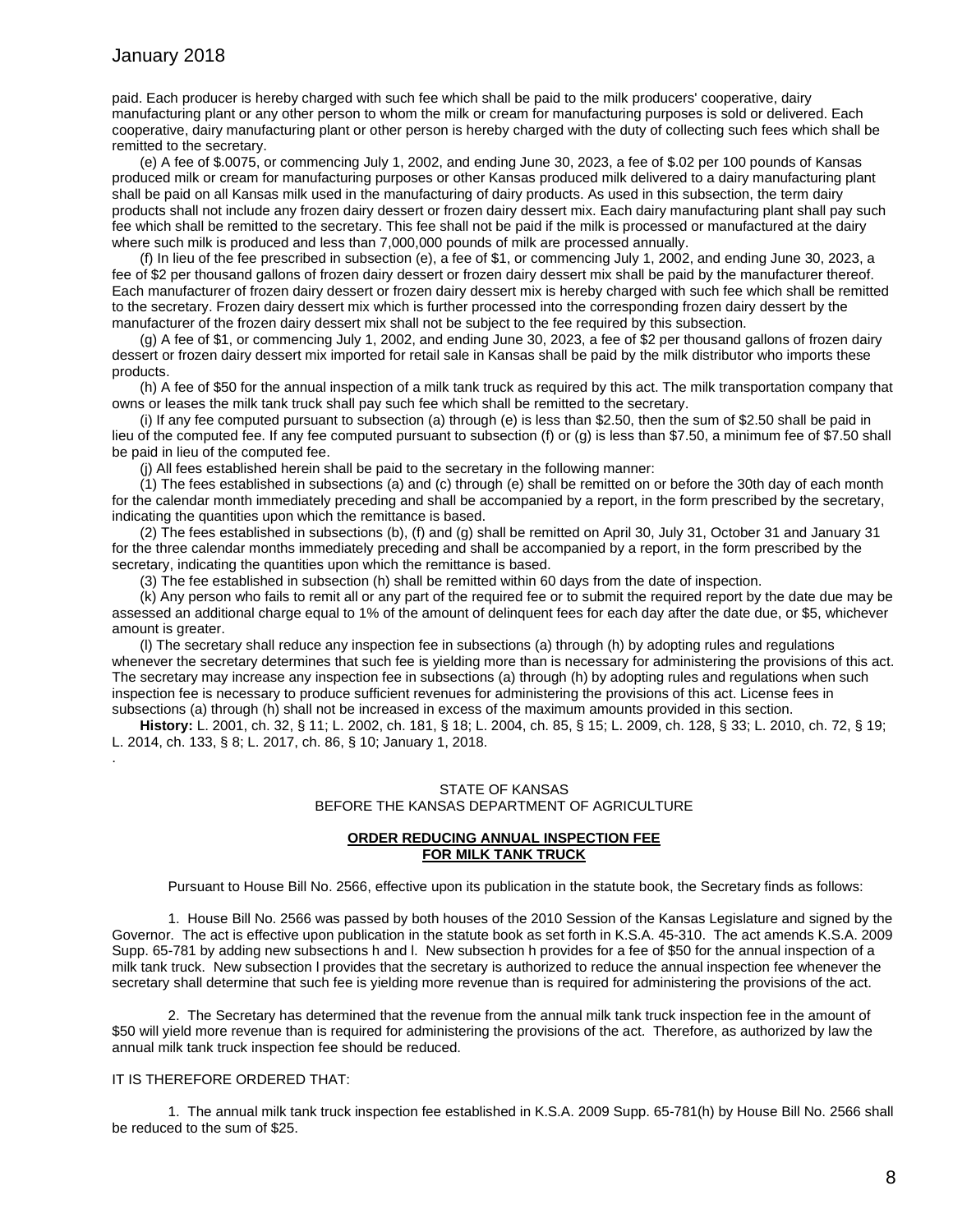2. The annual milk tank truck inspection fee of \$25 shall be applicable to annual milk tank truck inspections conducted after the effective date of the act.

3. This Order shall be effective from and after the publication of the act in the statute book and remain in effect until otherwise modified by the secretary as authorized by law.

Date: 4/20/10 /s/ Joshua Svaty Joshua Svaty

**Secretary** Kansas Department of Agriculture

**K.S.A. 65-782. Fees deposited in state treasury; dairy fee fund established.** (a) The secretary shall remit all moneys received under this act to the state treasurer at least monthly. Upon receipt of such remittance, the state treasurer shall deposit the entire amount thereof in the state treasury and the same shall be credited to the dairy fee fund, which is hereby created, unless otherwise stated.

(b) All expenditures from the dairy fee fund shall be made in accordance with appropriation acts upon warrants of the director of accounts and reports issued pursuant to vouchers approved by the secretary.

**History:** L. 2001, ch. 32, § 12; L. 2002, ch. 181, § 19; July 1.

**K.S.A. 65-783. Cleanliness of dairy equipment; use of approved water source.** (a) Utensils, milk cans, milking machines, pipeline systems and other equipment used in the handling of milk and dairy products shall be:

(1) Maintained in good condition;

(2) free from rust, open seams, milk stone or any unsanitary condition;

- (3) washed, rinsed and drained after each milking and stored in suitable facilities; and
- (4) sanitized immediately before use as required by rules and regulations promulgated pursuant to this act.

(b) Any source of water supply used by a dairy farm shall be safe, clean and ample for the cleaning of dairy utensils and equipment as required by rules and regulations promulgated under this act. If the source of water used by a dairy farm is not a public water supply, then the source of water shall be properly constructed in an approved location as required by rules and regulations promulgated under this act. Whenever any source of water supply does not meet the required standards, the water supply shall be deemed unacceptable and the dairy farm or producer shall be removed from production until evidence that necessary corrections have been made is presented to the secretary and the secretary determines that the water supply standards have been met.

**History:** L. 2001, ch. 32, § 13; July 1.

**K.S.A. 65-784. On-farm production of butter and sales thereof not subject to act.** Nothing in this act pertaining to the manufacture of butter shall apply to farmers or producers of milk and cream when churning milk or cream produced on their own farm into what shall be known as dairy, country or farm butter or to prohibit such producers from making cheese out of milk and cream which are produced on their own farm, when such product is to be used as on-farm retail sales of milk or milk products.

**History:** L. 2001, ch. 32, § 14; July 1.

**K.S.A. 65-785. Secretary may issue stop sale or stop use order.** (a) The secretary may issue and enforce a written or printed stop sale or stop use order to the owner or custodian of any quantity of milk, milk products or dairy products or any equipment used in the storage, handling, production or packaging of milk, milk products or dairy products which the secretary determines to be in violation of any provisions of this act or any rules or regulations adopted hereunder. The order shall prohibit the further sale, processing, movement, and use of such equipment or product, except on approval of the enforcing officer, until such enforcing officer has evidence that the law and rules and regulations have been complied with and issues a release from the order issued.

(b) No person may sell, use or remove any milk, milk products or dairy products or otherwise violate the terms of any order issued pursuant to subsection (a).

(c) Any order issued pursuant to this subsection is subject to review in accordance with the Kansas judicial review act.

(d) The provisions of this subsection shall not be construed as limiting the right of the enforcing officer to proceed as authorized by other sections of this act.

**History:** L. 2001, ch. 32, § 15; L. 2010, ch. 17, § 126; July 1.

**K.S.A. 65-786. Secretary may issue emergency cease and desist order.** (a) If the secretary determines after notice and opportunity for a hearing that any person has engaged in or is engaging in any act or practice constituting a violation of any provision of this act or any rules and regulations or order issued thereunder, the secretary may require that such person cease and desist from the unlawful act or practice and take such affirmative action as in the judgment of the secretary will carry out the purposes of the violated or potentially violated provision of this act or rules and regulations or order issued thereunder. Any such hearing shall be held by the secretary or a presiding officer from the office of administrative hearings.

(b) If the secretary makes written findings of fact that there is a situation involving an immediate danger to the public health, safety or welfare or that the public interest will be irreparably harmed by delay in issuing an order under subsection (a), the secretary may issue an emergency temporary cease and desist order. Such order, even when not an order within the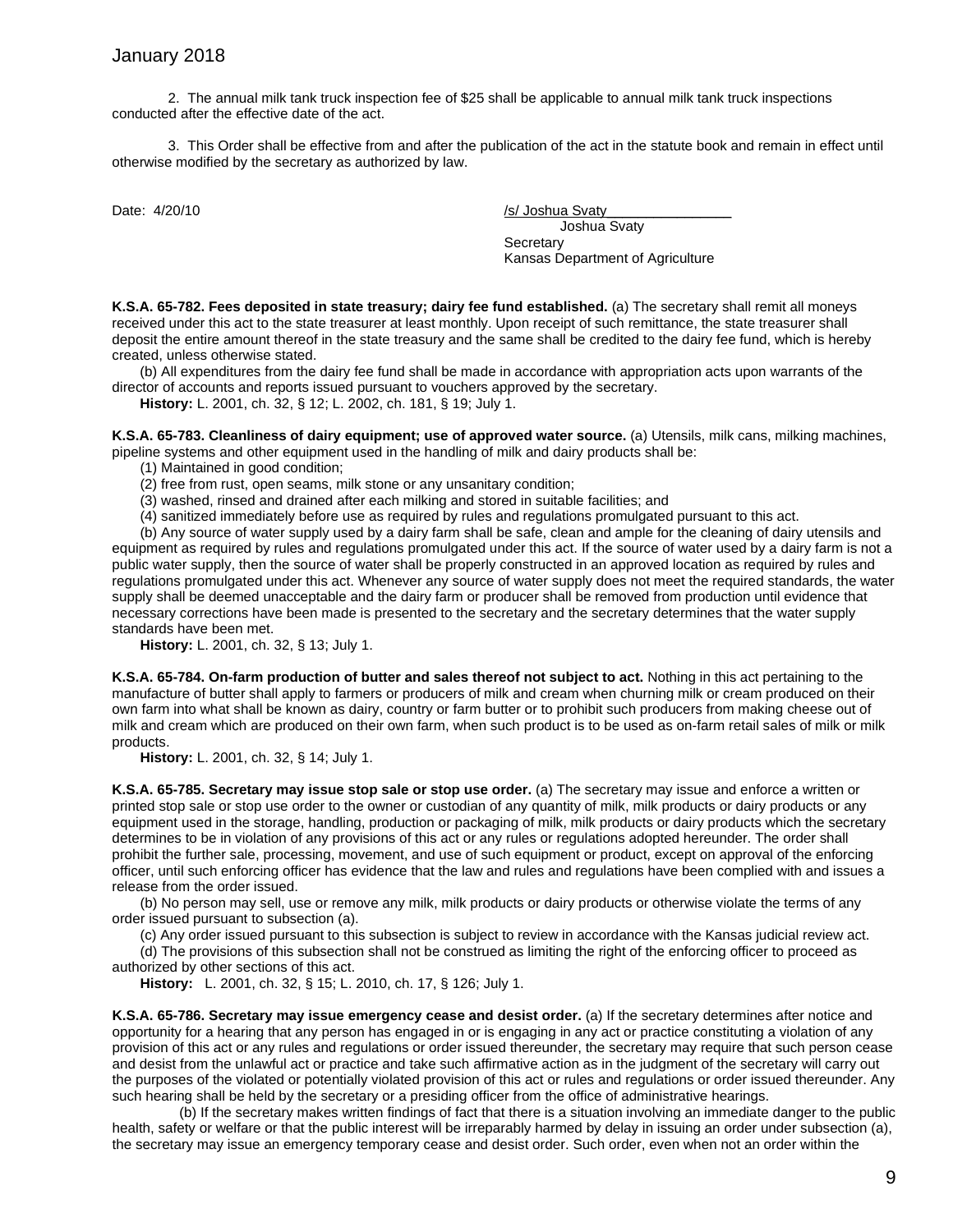meaning of K.S.A. [77-502,](http://www.ksrevisor.org/statutes/chapters/ch77/077_005_0002.html) and amendments thereto, shall be subject to the same procedures as an emergency order issued under K.S.A. [77-536,](http://www.ksrevisor.org/statutes/chapters/ch77/077_005_0036.html) and amendments thereto. Upon the entry of such an order, the secretary shall promptly notify the person subject to the order that:

- (1) It has been entered;
- (2) the reasons therefor; and

(3) that upon written request from the person subject to the order within 15 days after service of the order the matter will be set for a hearing which shall be conducted in accordance with the provisions of the Kansas administrative procedure act. Any such hearing shall be held by the secretary or presiding officer from the office of administrative hearings. If no hearing is requested and none is ordered by the secretary, the order will remain in effect until it is modified or vacated by the secretary. If a hearing is requested or ordered the secretary, after giving notice of and opportunity for hearings to the person subject to the order, shall by written findings of fact and conclusions of law vacate, modify or make permanent the order.

**History:** L. 2001, ch. 32, § 16; L. 2004, ch. 145, § 23; July 1, 2005.

**K.S.A. 65-787. Court may issue temporary restraining order.** The district courts of the state of Kansas shall have jurisdiction to restrain violations of this act or the rules and regulations promulgated thereunder. The court may issue such orders, including temporary restraining orders, as the facts may warrant without first requiring proof that an adequate remedy at law does not exist. Any orders issued pursuant to this section shall be issued without bond. Proceedings may be instituted under this section without any criminal proceedings, administrative proceedings or civil penalty proceedings being first initiated.

**History:** L. 2001, ch. 32, § 17; July 1.

**K.S.A. 65-788. Civil penalty may be imposed; how; appeal therefrom.** (a) Any licensee or any employee or agent thereof who violates any provision of this act or any rules and regulations promulgated thereunder, in addition to any other penalty provided by law, may incur a civil penalty imposed under subsection (b) in the amount fixed by rules and regulations of the secretary in an amount not less than \$100 nor more than \$300 for each violation and, in the case of a continuing violation, every day such violation continues may be deemed a separate violation.

(b) No civil penalty shall be imposed pursuant to this section except upon the written order of the secretary to the licensee who committed the violation. Such order shall state the violation, the penalty to be imposed and the right of the licensee to appeal to the secretary. Any such licensee within 20 days after notification, may make written request to the secretary for a hearing in accordance with the provisions of the Kansas administrative procedure act. The secretary shall affirm, reverse or modify the order and shall specify the reasons therefor.

(c) Any licensee aggrieved by a final order of the secretary made under this section may appeal such order to the district court in the manner provided by the Kansas judicial review act.

(d) Any civil penalty recovered pursuant to the provisions of this section shall be remitted to the state treasurer, deposited in the state treasury and credited to the state general fund. History amended 2010.

**History:** L. 2001, ch. 32, § 18; L. 2010, ch. 17, § 127; July 1.

**K.S.A. 65-789. Unlawful acts.** It shall be unlawful for any person to:

(a) Engage in any business or activity which requires a license or permit under this act without having a license or permit; (b) sell, offer or expose for sale:

(1) Any milk, milk products or dairy products which do not conform to the definition and standards of identity established under this act; or

(2) any milk, milk products or dairy products which are adulterated or misbranded.

(c) adulterate or misbrand any milk, milk products or dairy products;

(d) sell, offer for sale or have in such person's possession with the intent to sell at retail to the final consumer any milk or milk product which has not been inspected and designated grade A pasteurized in accordance with the provisions of this act and any rules and regulations adopted thereunder, except that on-farm retail sales of milk or milk products shall be exempt from the provisions of this act unless stated otherwise; or

(e) violate any provision of this act or any rules or regulations promulgated thereunder.

**History:** L. 2001, ch. 32, § 19; L. 2002, ch. 181, § 20; July 1.

**K.S.A. 65-790. Penalties for violation of act.** Any person who violates any provision of this act or any rules and regulations promulgated thereunder shall be guilty of an unclassified misdemeanor and upon conviction thereof shall be punished by a fine of not more than \$500.

**History:** L. 2001, ch. 32, § 20; July 1.

**K.S.A. 65-791. Severability of act.** If any provision of this act or the application thereof to any person or circumstance is held invalid, the invalidity does not effect other provisions or applications of the act which can be given effect without the invalid provision or application, and to this end the provisions of this act are severable.

**History:** L. 2001, ch. 32, § 21; July 1.

**K.S.A. 74-568. State board of agriculture and secretary of the state board of agriculture abolished; transfer of powers and duties to the department of agriculture and secretary of agriculture.** (a) The state board of agriculture created by K.S.A. 74-503, and amendments thereto, and the office of secretary of the state board of agriculture created by K.S.A. 74-503,